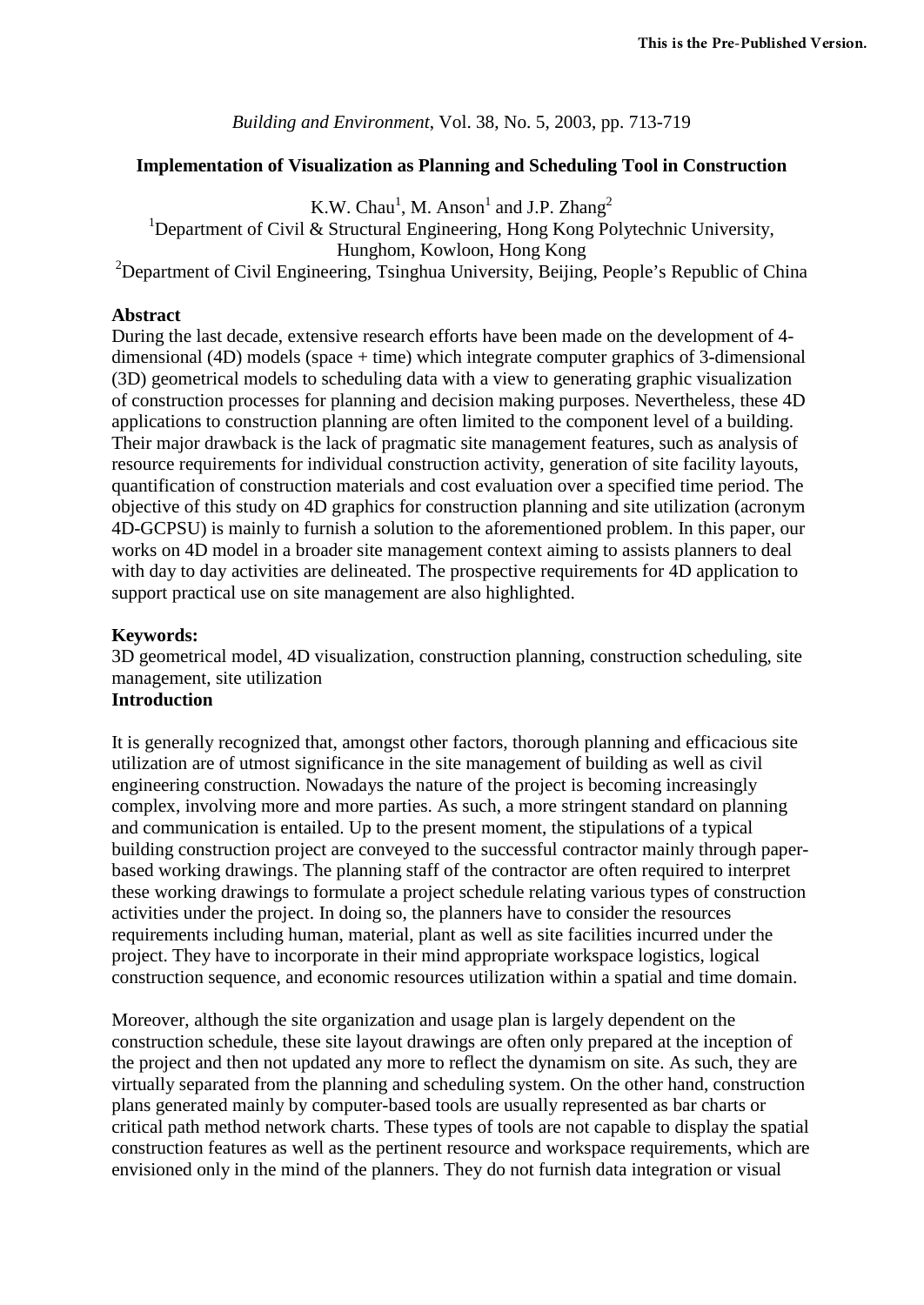representation of the project versus time, such as project progress and status of site space usage. As such, planners can only glean information from design documents to adopt the appropriate construction scheme and site facility layout, on the basis of their intuition, experience, judgement and heuristic. It can be said that the potential assistance they can receive from the computer has not been fully exploited.

In order to develop advanced planning techniques, many researchers have devoted efforts on the concept of 4-dimensional model, which incorporates the time dimension into the concept of 3D visualization. Retik et al. (1990) explored the potential application of computer graphics to construction scheduling and outlined the possible features of the tool. McKinney et al. (1996) developed a 4D-CAD tool, which provides visual and communicative usage on the construction design process. Collier and Fischer (1996) used the 4D modeling of the San Mateo County Hospital as an example of visual-based scheduling. Williams (1996) represented the construction plan graphically with a 4D-Planner in response to project visualization, simulation, and communication needs. Adjei-Kumi and Retik (1997) reported a library-based 4D model PROVISYS for planning and visualizing the construction plan in a virtual reality. McKinney and Fischer (1998) presented and evaluated a 4D application integrating the usage of several software including AutoCAD, Primavera, Jacobus Simulation Toolkit and Walkthru. McKinney et al. (1998) delineated a construction example to illustrate how feature extraction of 4D-CAD models can help identify construction problems. Kamat and Martinez (2001) described a general purpose 3D visualization system on construction operations.

In this paper, the study on 4D graphics for construction planning and site utilization (acronym 4D-GCPSU) is delineated. A 4D site management model to incorporate a 3D geometrical model together with a project activity schedule has been proposed. Specifically, the construction activity is annotated with the pertinent requirements on resources including human, material and equipment. It is found that construction planning and communication at site management level often entails flexible short term re-planning. In order to cater for this need, the major objective of this study is thus to furnish a 4D graphical visualization capability for construction planning purposes. Moreover, the model incorporates other useful aspects of site management comprising the construction schedule with resources allocation, site facilities layout, site workspace usage as well as cost estimation.

# **Features of 4D Site Management Model**

The study on 4D-GCPSU mainly focuses on the generation of a 4D model, which comprises a 3D geometrical model of a construction project together with its associated schedule. Its actual implementation, 4D site management model (4DSMM), involves the framework of integrating the 4D model with other computer-based techniques for site management. In so doing, it enriches construction features of the 4D model with the capability to perform a variety of site management functions over spatial and temporal domains. In essence, the 4DSMM furnishes a comprehensive environment that links the 3D geometrical model, the dynamic site plan together with the construction schedule. It accomplishes the entire purpose of site management incorporating construction planning, resource analysis for individual activity, site layout generation, material allocation and cost breakdown. The following are the key features of the 4DSMM:

### (a) Conventional site planning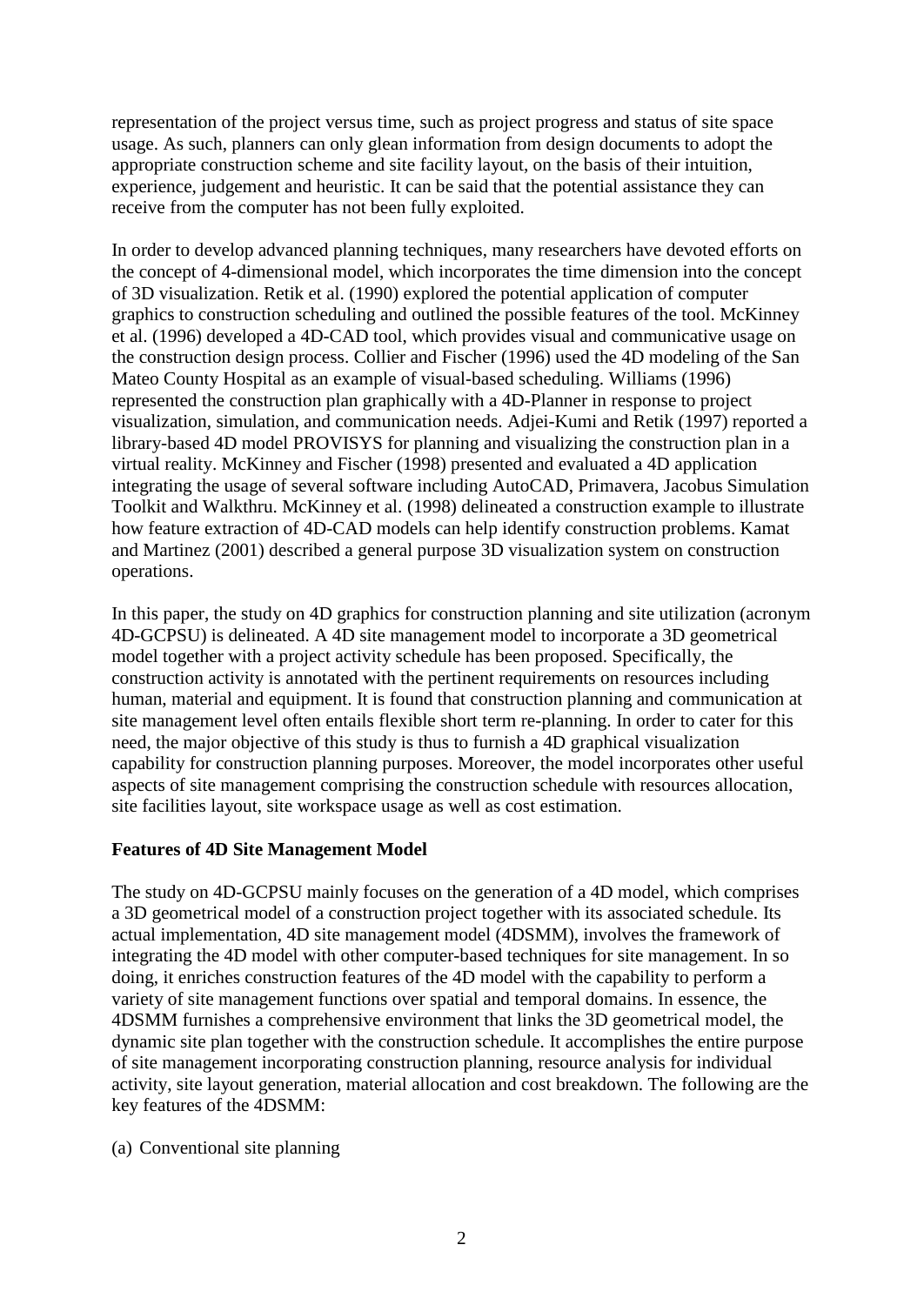The conventional site management procedure, construction schedule and graphical site facility layout, which are already used to site planners, are included in the 4DSMM as far as practicable. In the prototype system, the bar chart representing the project schedule and the graphical site plan drawing can be generated, modified and displayed in a convenient fashion.

### (b) Representation of 3D geometrical model

Based on the geometrical data input together with the graphical user interface (GUI), 4DSMM is able to produce the 3D model of the building project and permit the visualization of almost all 3D model components from different angles of view.

## (c) 4D visualization

The 4D simulation for a specific construction project can be generated automatically via integrating the 3D geometrical model with the associated activity schedule. Under the model, the visualization of building construction at the activity level together with 3D site space utilization at any specific instant can be displayed through playing forward or backward within the time period.

# (d) Integration of symbolic and graphical data

Some of the key characteristics of the 4DSMM are to evaluate the resources requirements including labor, material, equipment and to assess the requisite cost for a specific time interval through integrating symbolic and graphical data. The model is able to compare and rank different feasible construction plans via the knowledge base of the 4DSMM.

## (e) Linkage between geometrical model and schedule

Under the system, the linkage between the 3D geometrical model and the project schedule is designed to be bi-directional. As such, the user can modify the construction plan either through the 3D graphical environment or through the conventional bar chart scheduling environment, as he/she desires to do so. Suppose that certain construction activity in the 4D simulation of a construction project is modified graphically on the screen, the bar schedule on that specific activity will be automatically adjusted in a synchronized manner. On the other hand, if the project schedule is altered, the corresponding 4D model will be modified simultaneously. Moreover, if either one of the aforementioned modifications takes place, the estimate on allocation of resources requirements will also be updated to reflect the real scenario.

This prototype system, in essence, furnishes construction managers a useful tool to manage and plan the site throughout the building cycle. It allows planners to envisage details of prospective work, to visually foresee potential constructability problems and to visualize how alternative construction sequences affect decision criteria including material, labor and cost, prior to making the final decision. As such, certain degree of optimization on undertaking the prevalent ever-complicated construction work can be accomplished at ease.

# **Structure of 4D Site Management Model**

One of the main tasks of the 4D site management model is to identify and then organize different types of data. As such, the model algorithm should be structured such that it is able to integrate all spatial and temporal data for construction site planning and management purposes. Besides, consistency of information within the system amongst the 3D geometrical model, project schedule and resources requirements should be effected. Figure 1 depicts the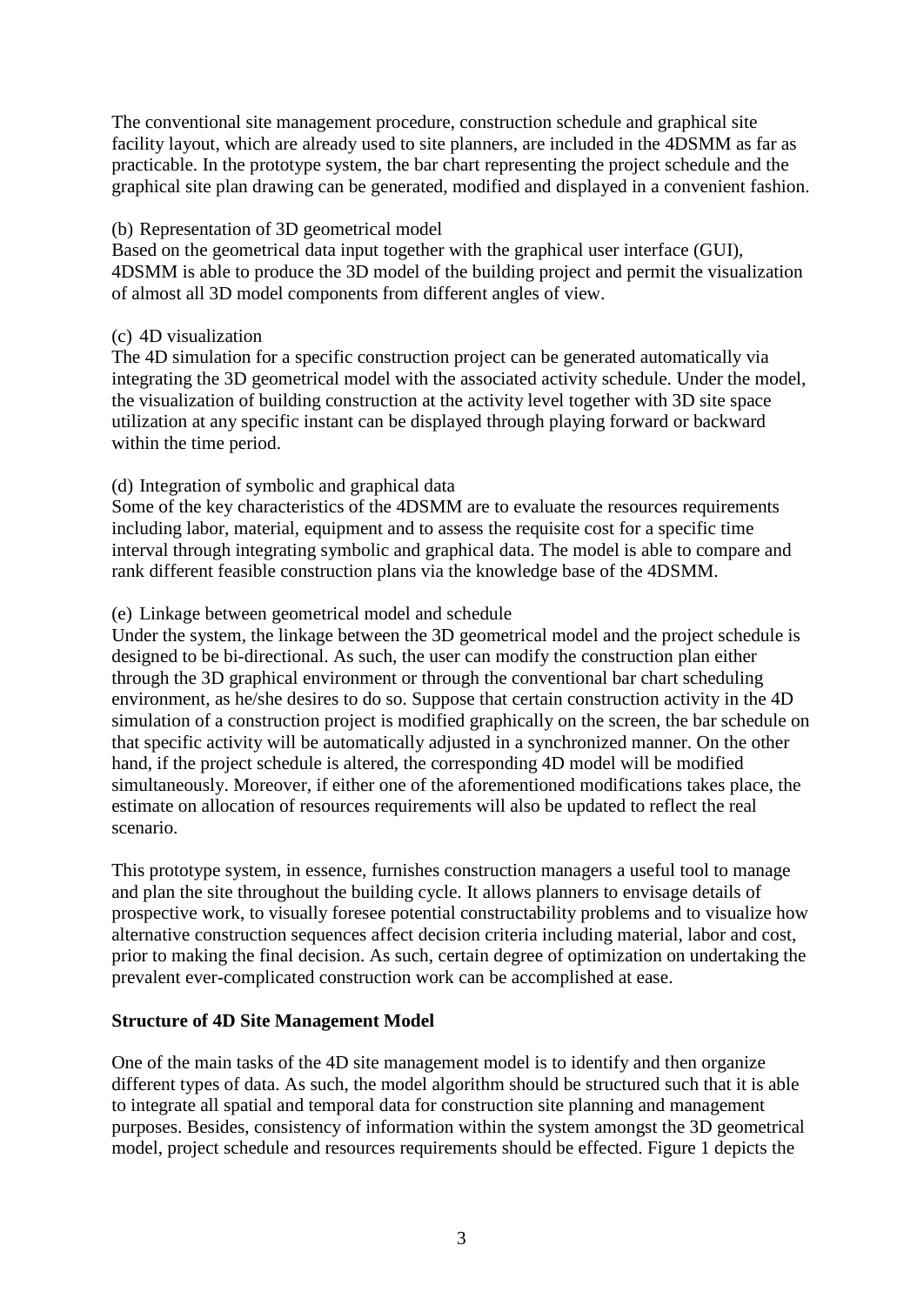structure of the 4D site management model, which is basically divided into the following four components.

# > 3D Geometrical Model

The 3D geometrical model comprises a host of graphical objects representing entities to be constructed or those related directly to construction activities. These objects are in general categorized into three types, namely, real structural elements, operational objects and temporary facilities. Structural elements can be further sub-divided into different groups of building components, depending upon their locations within the entire structure. Operational objects, displayed by image patterns of different graphical textures, are employed to represent a diversity of activities that are progressing at a specific building element. Installing falsework, erecting formwork, steel fixing and concreting are typical examples of operational objects. Temporary facilities are defined as construction-related entities that are of temporary nature and that will not be part of the completed structure. Typical examples include mechanical equipment, material storage areas and other temporary site space usage such as site office.

# $\triangleright$  Information of Construction Planning

This component contains data concerning the duration of individual construction activity, sequence relationships amongst various activities and symbolic site plan details. It is the principal source of information for the generation of the bar chart project schedule.

# **►** Construction Processor

One of the main tasks of the construction processor is to integrate the 3D geometrical model with the construction planning information in order to generate the 4D simulation model. Besides, it has to ensure that data feedback from the 4D construction model will correspondingly synchronize the scheduling information prior to re-generation of the 4D model. The central role of the construction processor as the key instrument of data exchange should be clearly noted. Other tasks of the construction processor are to animate simulation of activities, to evaluate the resources requirements for a specific construction activity such as labor, material, equipment, workspace, cost and to represent site facilities layout versus time dynamically.

# **► 4D Construction Model**

The integration of spatial representation through a 3D geometrical model depicting the state of a project at a specific stage, with temporal representation through a project construction schedule, constitute a 4D construction model. It is generated on the basis of the 3D model and a mathematical representation of the behavior of various entities including building components and temporary facilities under the project throughout the construction period. It is represented dynamically as a series of graphics, under which differences in states of the entities are reflected via changes of their respective visual attributes. Here a 4D state can be defined as any specific graphic display of the project in a 3D format referring to a particular instant. In this system, the 4D construction model integrates the 4D state with the annotation of pertinent construction features including human, material, plant, workspace and cost. The information are then further processed for 4D simulation, workspace analysis, resource computation and cost forecast.

# **Identification and Flow of Information**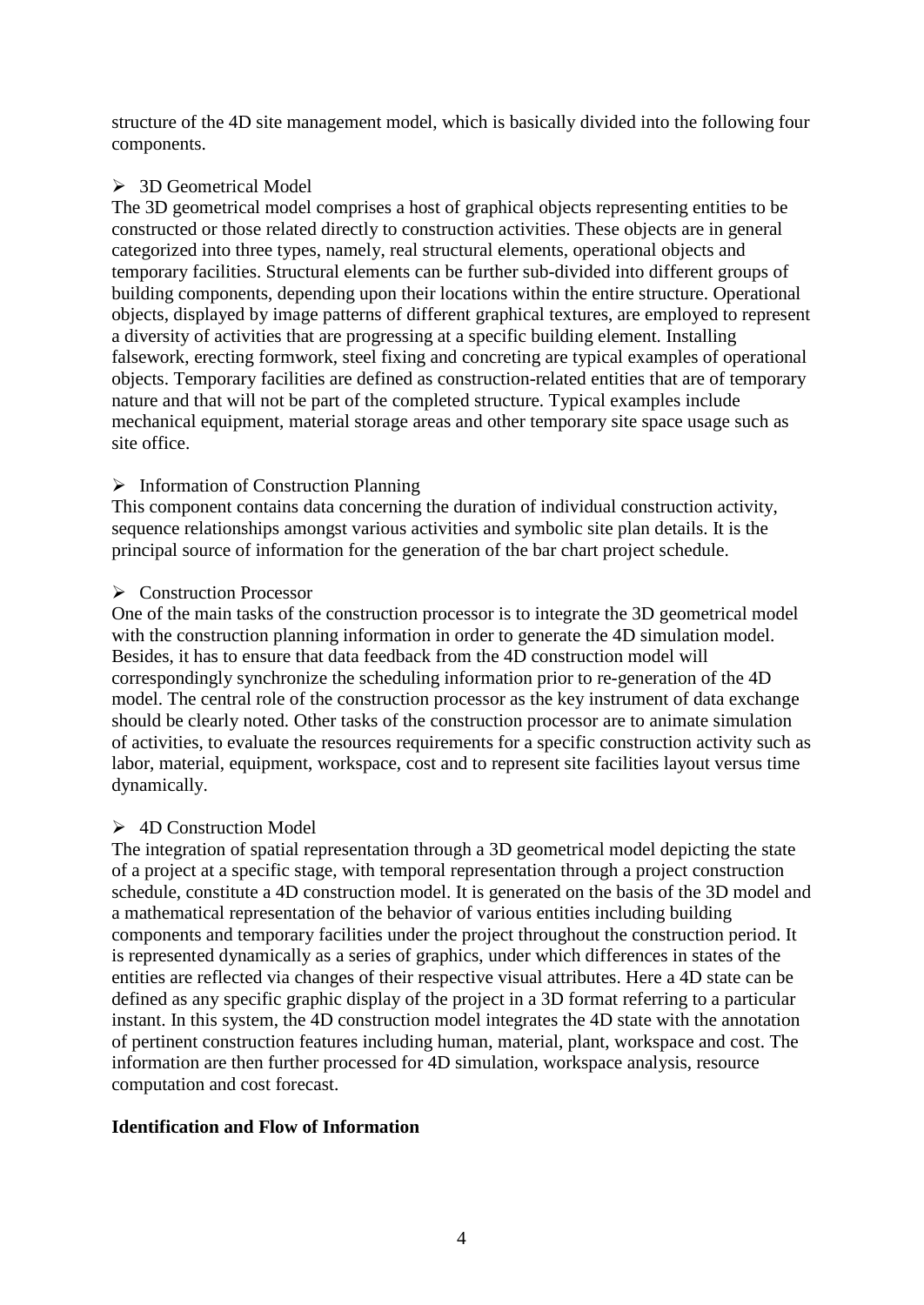It can be seen that data manipulation is very crucial to the success of the system. This is apparent since a major task of the 4D site management model is to manipulate a host of graphical data representing the 3D geometrical model, non-graphical schedule information as well as resource data. In particular, the integration of graphical data with a variety of nongraphical schedule information should be accomplished on the basis of their associated spacetime relationships as well as the appropriate dynamic exchange. By comprising a knowledge base for construction management, the GCPSU database furnishes a data structure for bidirectional manipulation of information flow amongst resource data management, the 4D model and the construction schedule of the project. Details to elucidate the key identification and flow of information in the 4D site management model are depicted in the following sections.

#### $\triangleright$  Generation of 4D construction model from input data

The first requirement for the generation of 4D construction model of a specific construction project is the creation of a 3D geometrical model. The construction processor takes the command here to transform graphical representation of components in the 3D model to symbolic representation, which can be termed component representation for all structural elements as well as temporary site facilities under the project. It then generates requisite construction activities from bottom to top hierarchical level, together with their associated relationships amongst individual structural element of the 3D geometrical model. This is performed in accordance with generally recognized construction technology and the method statement stored in a knowledge base, which is termed construction discipline module. Also in accordance with construction discipline module, the requisite temporary facilities are represented under the site layout plan. At the conclusion of this process, the construction processor creates an initial information of construction planning for the project.

The bar chart schedule of the project is then set up when the initial information of construction planning is conveyed automatically into the scheduling environment for manipulation and validation. The schedule data, after refinement, becomes the initial construction plan trial. It is then dynamically conveyed back into the construction processor for final compilation and generation of the 4D construction model. The construction processor integrates the component representation data with the information of this initial construction plan trial. It results in a mathematical representation of the behavior of the component representation entities, which reflects the dynamic visual attribute of individual object. At the present moment, in the prototype system, there are three types of visual attribute, namely: 1) visible, 2) visible plus specific activity image, 3) invisible. Through the knowledge stored in the construction discipline, the construction processor furnishes the construction feature for each entity. This representation is termed as the process representation. In essence, it delineates the space-time relationship between the 3D geometrical model and the information of construction planning. The 4D visualization is then performed to create the 4D model. Based on the process representation, the construction processor evaluates each object including structural component or site facility to establish the graphical variation of 3D geometrical model in daily construction operation. In other words, the construction processor is the module that is responsible to determine for every instant whether a structural element is visible, visible plus a specific operational object, or invisible, and whether a temporary facility is visible or invisible. In order to establish the 4D construction model, the construction processor incorporates all graphical as well as nongraphical data during this process in a form of construction annotation.

 $\triangleright$  Verification and feedback from 4D construction model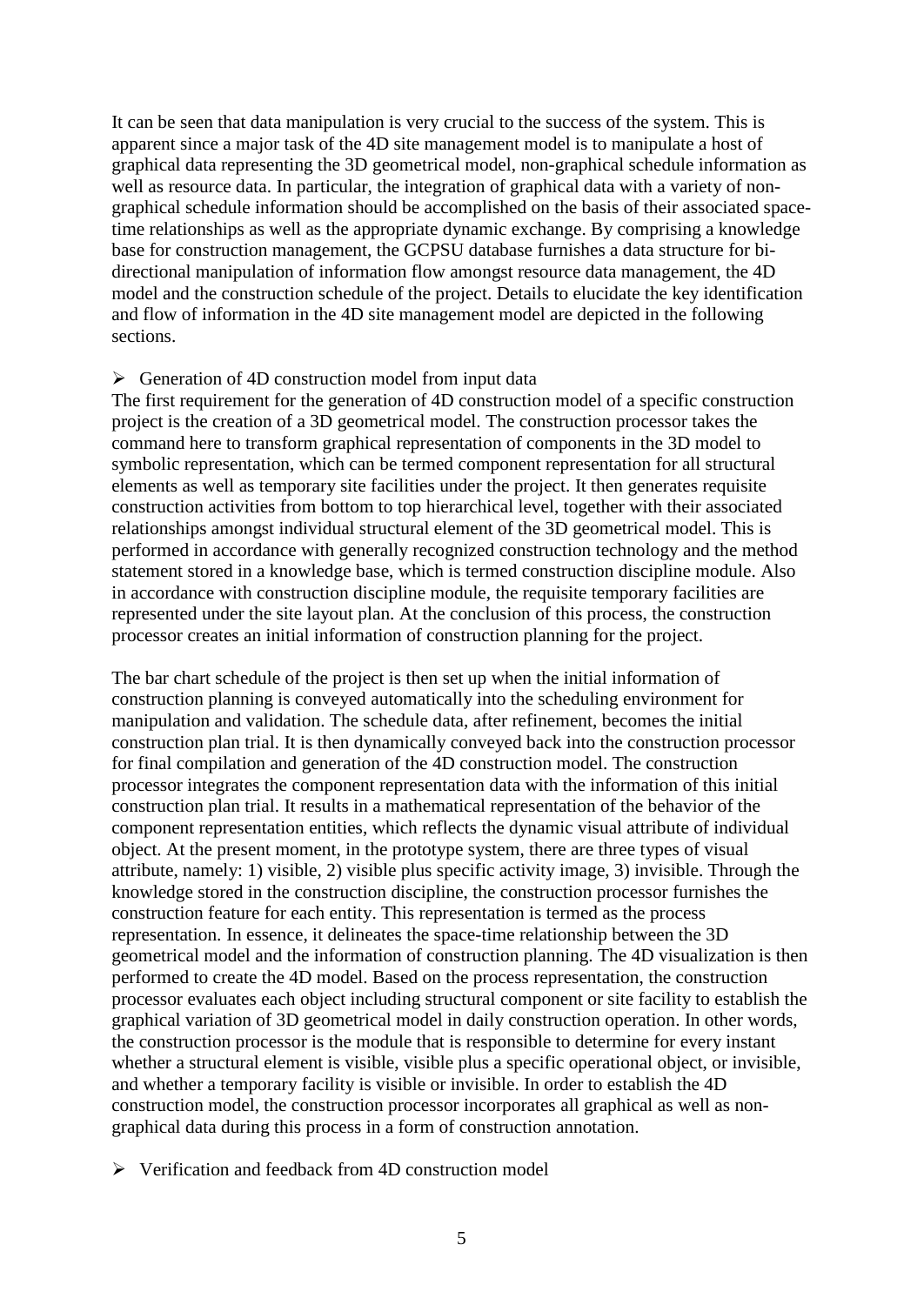It is desirable that when modification of a 4D state takes place on the graphic screen for 4D-GCPSU, the updated scheduling information can also be reflected simultaneously. One of the major difficulties in accomplishing reverse data flow is the incapability of an individual 4D state in itself to represent the activity relationships as well as the temporal attribute. In order to overcome this difficulty, a new algorithm is adopted for the 4D site management model. Through the GUI and the alteration of the visual attribute for the pertinent objects, the displayed activities in a simulation of the 4D state representing the construction for a specific instant can be prolonged, shortened, advanced, postponed or paused. These operations allow adjustment of the 4D state, after which the project scheduling data can be updated.

Under this algorithm, several assumptions are used in order to re-set the temporal attribute and the activity relationships subsequent to adjustment of the 4D state. The major assumptions are, namely: 1) the adjustment will only affect the ensuing activities but not the previous ones, 2) the number of construction activities will remain unchanged, 3) the predecessor and successor relationships amongst various activities will not be altered, 4) if the temporal attribute of an activity has been altered, its new value comprising the duration, start/finish time, and connectivity time with all successors as well as predecessors will need to be supplied by the user, 5) the data on connectivity time between successors and predecessors of the activities will remain unchanged.

The mechanism for data feedback from the 4D construction model is based on the aforementioned assumptions. As such, when any requests on the adjustment of the 4D state in the 4D construction model are received through the GUI, the construction processor will decide whether it is legitimate or not. If it is considered legitimate, the construction processor will modify the pertinent process representation and the construction planning information regarding the associated activities or site facilities in accordance with the construction discipline. If the temporal attribute of any activity is modified during this process, the construction processor will check the impact of the modification on all ensuing activities. Moreover, the bar chart project schedule will be updated at the same time during this process. Last but not least, the construction processor will manipulate updated scheduling data to regenerate both 4D construction model as well as process representation. If the modification is considered illegitimate, the construction processor will restore the original 4D construction model.

### **Implementation and application of 4D-GCPSU System**

With the prevalent usage of Windows platform and the availability of personal computers in site office, it is decided that 4D-GCPSU be developed and implemented on a pentium microcomputer. The programming languages used are mainly Visual C++ and AutoCAD ObjectARX. AutoCAD is adopted as the graphics environment whilst Microsoft Project98 is chosen as the project scheduling tool which is synchronously linked to the 4D-GCPSU. The composition of the 4D-GCPSU system is shown in Figure 2. Principally, the system comprises four segments that interchange data amongst themselves through the Dynamic Data exchange facilities. AutoCAD furnishes a graphical programming environment for the planner to generate a 3D geometrical model regarding the construction project whilst Microsoft Project displays a bar chart scheduling environment relating all the pertinent construction activities from the project inception to completion. The GCPSU database can be considered the root of the 4D-GCPSU system since it is basically the knowledge base that encapsulates all the working details concerning the project. The central and essential segment of the 4D-GCPSU system is the 4D-GCPSU center, which takes up a diversity of functions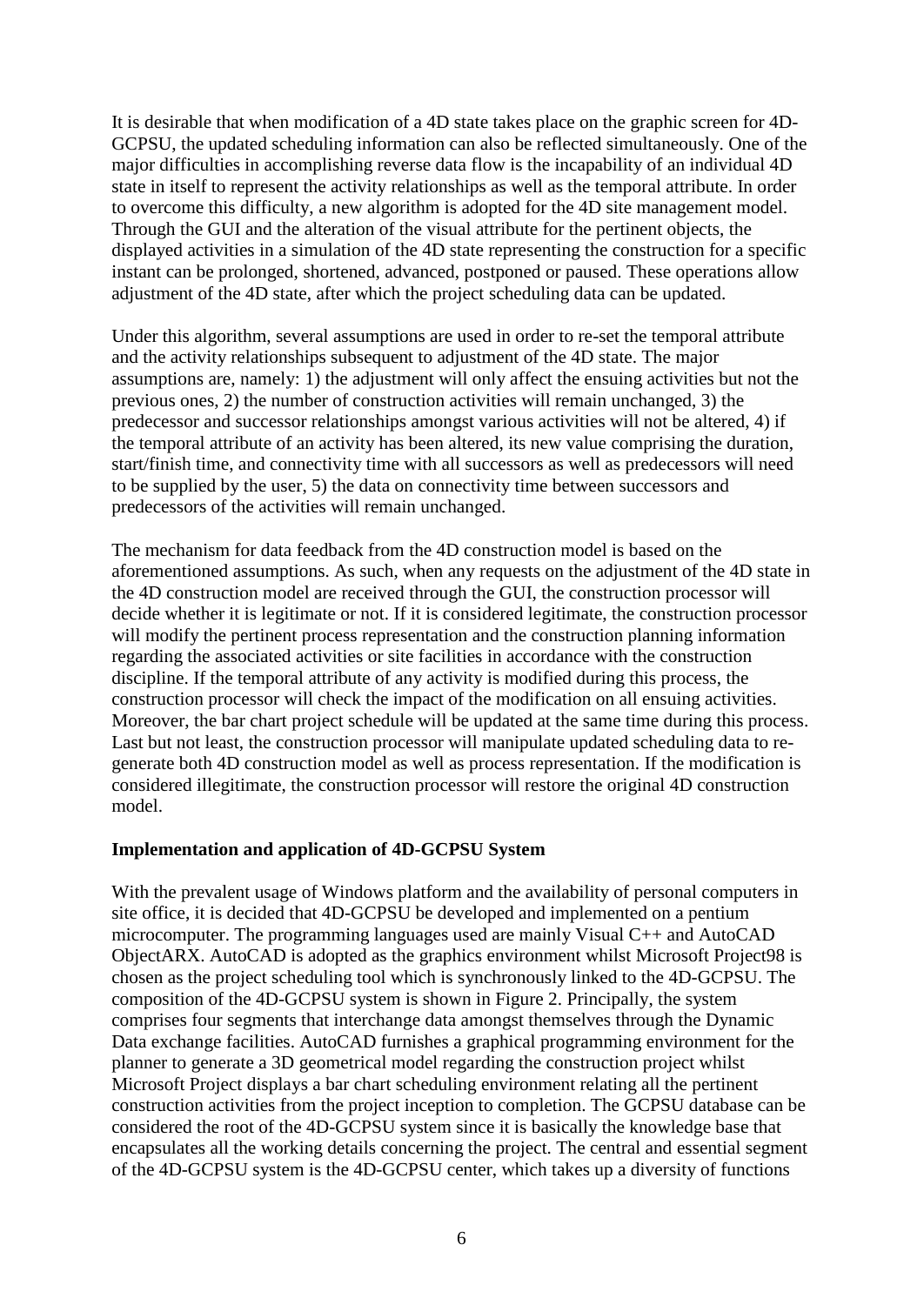including linkage amongst other segments, user interface, 4D site management, and practical project management. Figure 3 shows the opening menu of GPCSU. Figure 4 displays a sample screen of GPCSU linking 3D geometrical model and schedule whilst Figure 5 shows a sample screen of GPCSU effecting 4D visualization.

In order to verify and validate the performance of the prototype system 4D-GCPSU, it was applied to the phase VI campus expansion site of the Hong Kong Polytechnic University during the actual construction of the project. It was a multi-building project, which comprised over 25,000 square meters of new building floor area. The construction period for the structural works was from August 1999 to March 2000. In order to assess the appropriateness of the extent of the involving data, the entire structural construction was traced in details by using 4D-GCPSU. Throughout the exercise, comments made by the site staff, who were jointly operating the prototype system on the project, were incorporated. The verification assisted to gauge the application of 4D-GCPSU in daily site planning work and to enhance the practicability of the software at the same time.

The insights gleaned from this case study demonstrated both successes and weaknesses of the present tool. It was confirmed that the product of this computer application was really desired by the industry practitioners. However, the generation as well as continuously update of both micro programme and detailed 3D CAD drawings were very laborious and the file size that resulted was so huge that it was very slow to process. Anyhow, it furnishes future directions for further enhancement of the tool. More details of the experience gained from this exercise will be the subject of a separate paper.

## **Conclusions**

Through the exploration of the problems that may often arise from the existing means of construction planning, a new 4D site management model has been proposed in this paper. Moreover, the prospective requirements for 4D application to support practical use on site management have also been highlighted. 4D-GCPSU, representing the actual implementation of the model to link a 3D geometrical model with scheduling data, is demonstrated to have the capability to overcome drawbacks of conventional means in construction planning. This comprehensive computing system embraces the activity schedule, the pertinent resource allocation as well as site layout planning at any specified time interval. This tool can facilitate the planning process, foresee any site problem prior to occurrence and thus enhance the quality of site management. The recent fast advancements in computing technology have brought about more user-friendly, comprehensive and integrated site management tools, which at the same time entail higher management standards on the part of the planners. The study on 4D visualization practice has certainly far-reaching impacts in the field of construction management. It is anticipated that 4D-GCPSU will be further evolved incorporating novel technology as it arises.

### **Acknowledgement**

This research was supported by the Research Grants Council of Hong Kong (PolyU5060/99E).

### **References**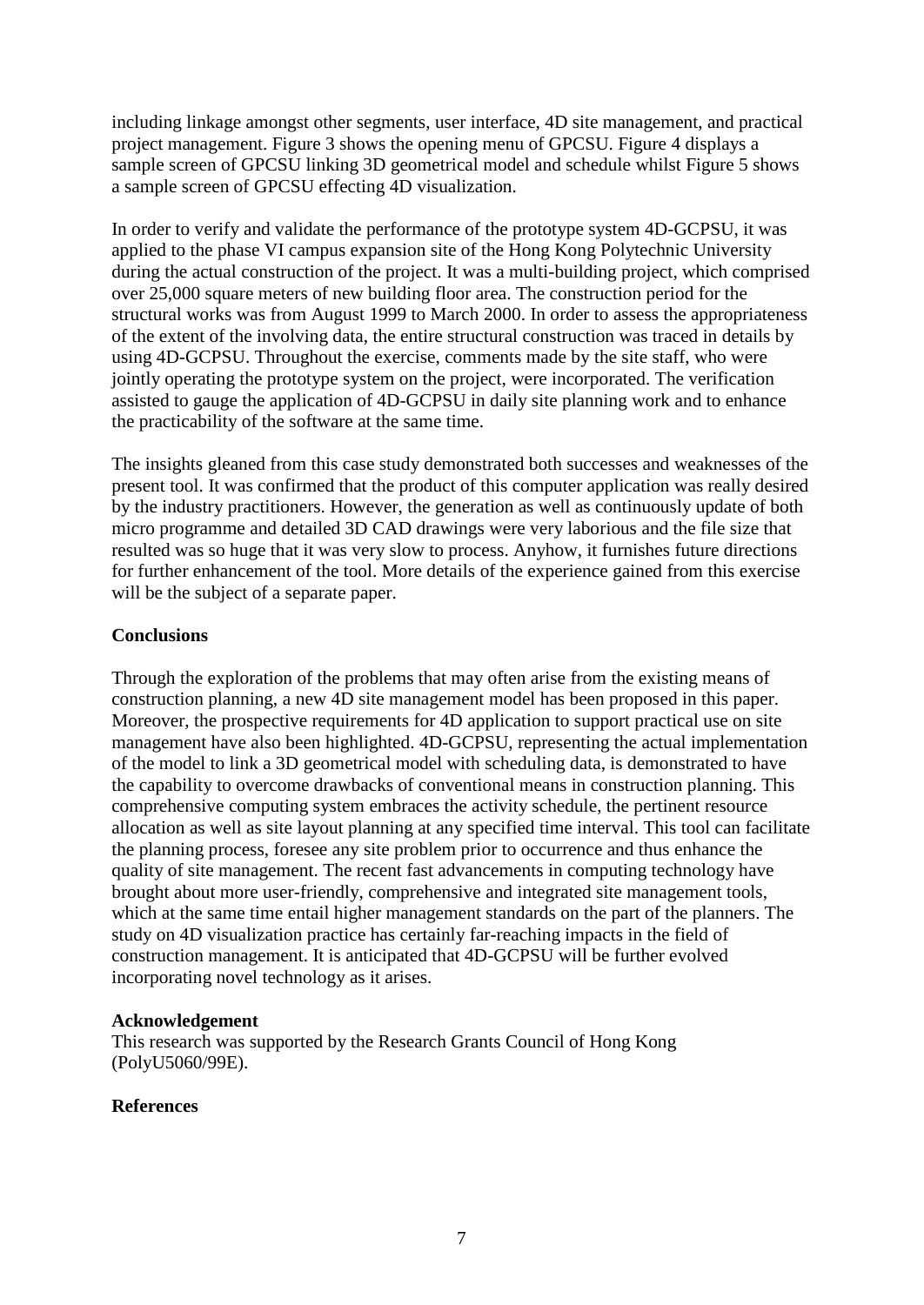Adjei-Kumi T. and Retik A., "A library-based 4D visualization of construction processes", Proceedings of the Information Visualization Conference 1997, IEEE, Piscataway, NJ, USA, 97TB100165, pp. 315-321.

Collier E. and Fischer M., "Visual-based scheduling: 4D modeling on the San Mateo County Health Center", Proceedings of the Third Congress on Computing in Civil Engineering, ASCE, Anaheim, CA, 1996, pp. 800-805.

Kamat V.R. and Martinez J.C., "Visualizing simulated construction operations in 3D", Journal of Computing in Civil Engineering, ASCE, 15(4), 2001, pp. 329-337.

McKinney K. and Fischer M., "Generating, evaluating and visualizing construction schedules with CAD tools", Automation in Construction, 7(6), 1998, pp. 433-447.

McKinney K., Fischer M. and Kunz J., "Visualization of construction planning information", Proceeding of Intelligent User Interfaces 98, ACM, San Francisco, CA, 1998, pp. 135-138.

McKinney K., Kim J., Fischer M. and Howard C., "Interactive 4D-CAD", Proceedings of the Third Congress on Computing in Civil Engineering, ASCE, Anaheim, CA, 1996, pp. 383-389.

Retik A., Warszawski A. and Banai A., "The use of computer graphics as a scheduling tool", Building and Environment, 25(2), 1990, pp. 132-142.

Williams M., "Graphical simulation for project planning: 4D-planner", Proceedings of the Third Congress on Computing in Civil Engineering, ASCE, Anaheim, CA, 1996, pp. 404-409.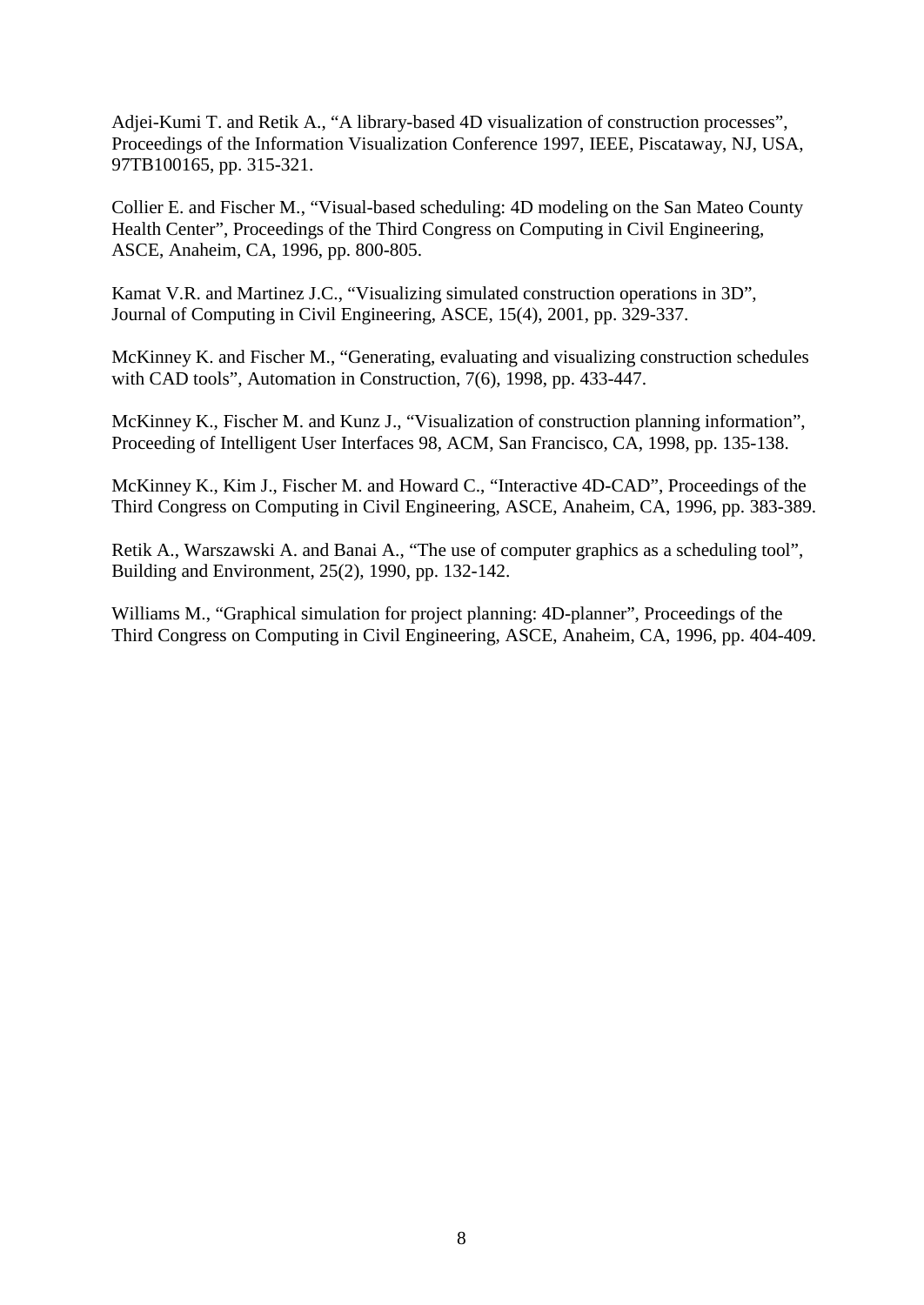

Figure 1. Structure of 4D Site Management Model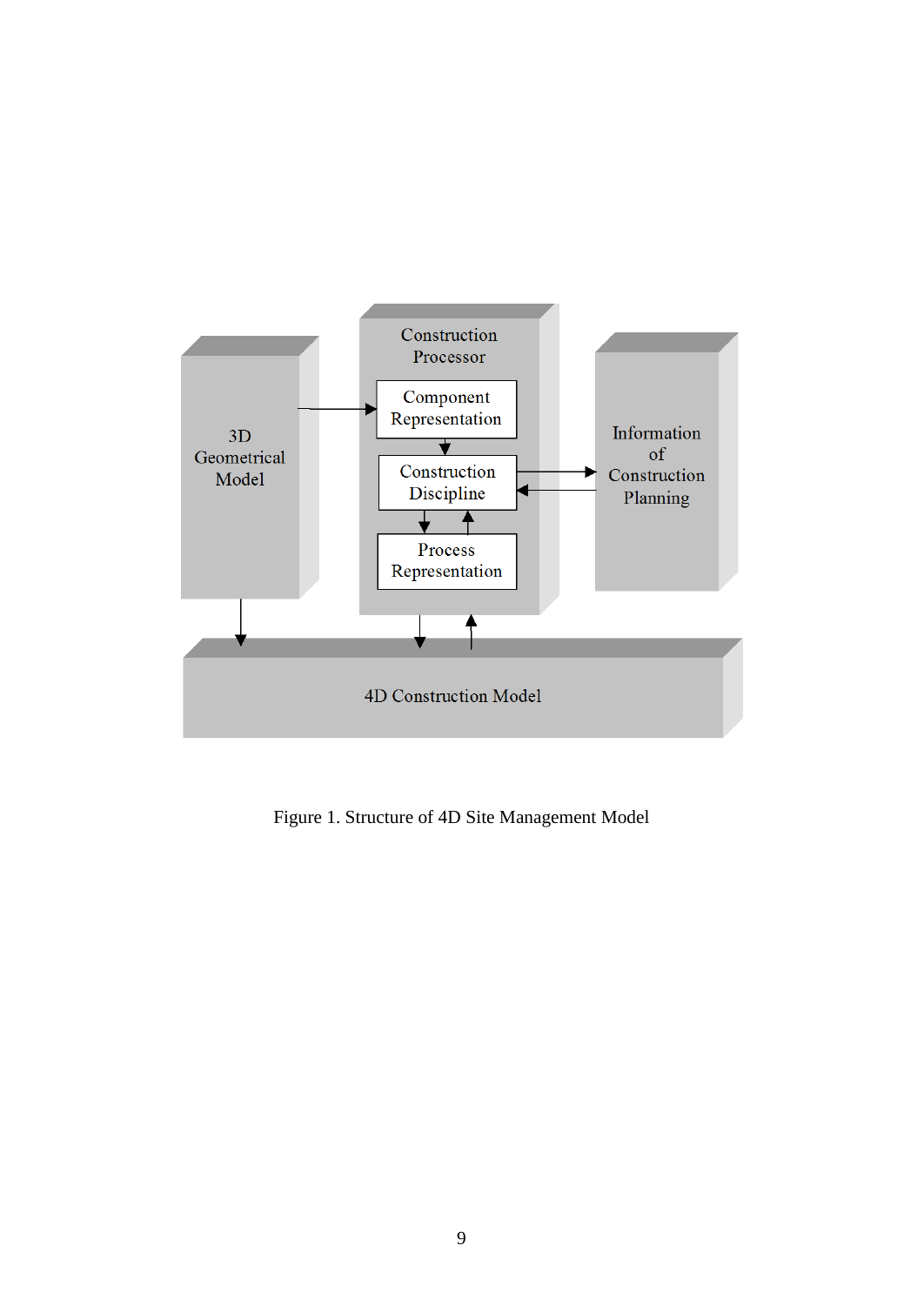

Figure 2. Composition of 4D-GCPSU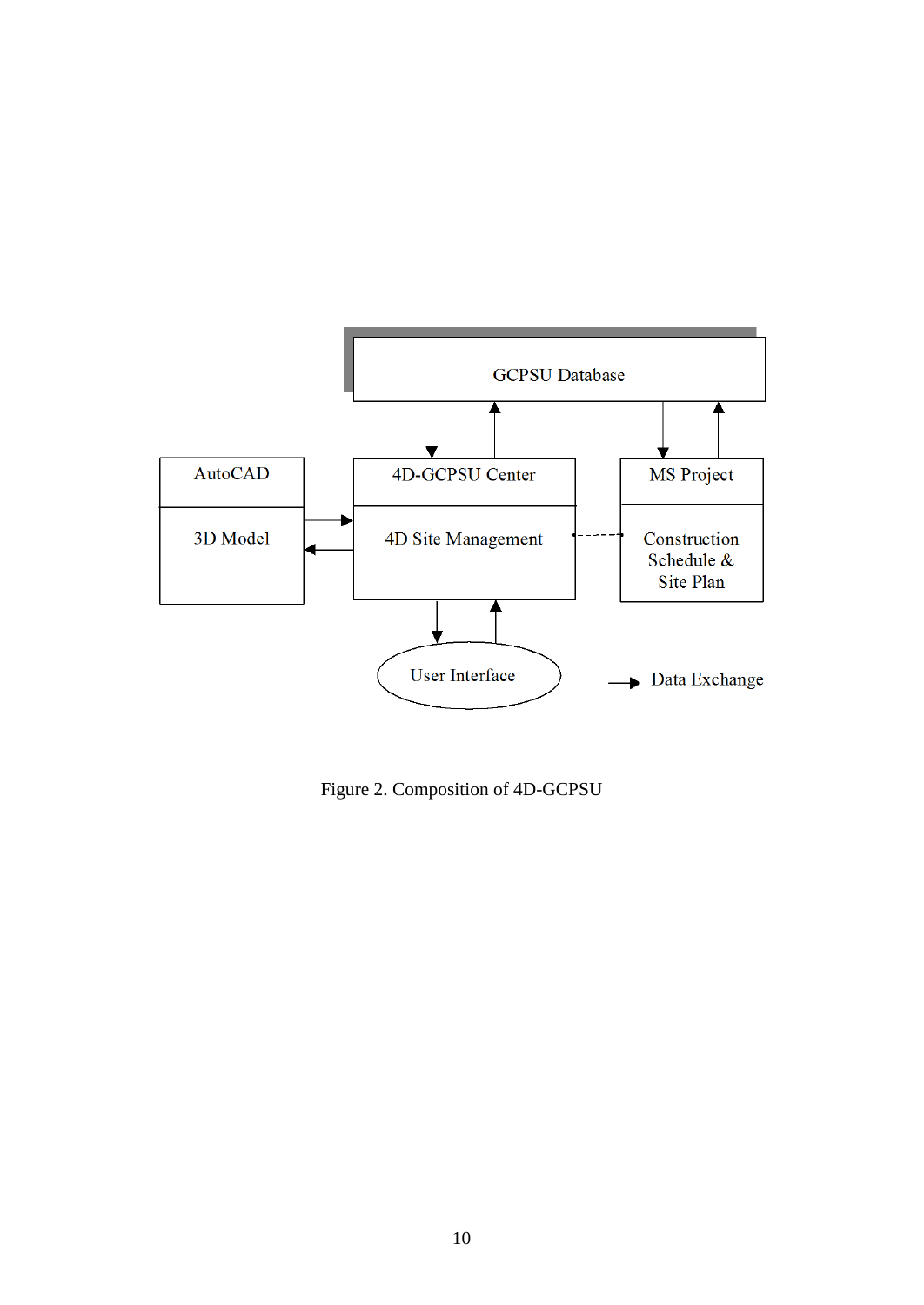

Figure 3. Opening menu of GPCSU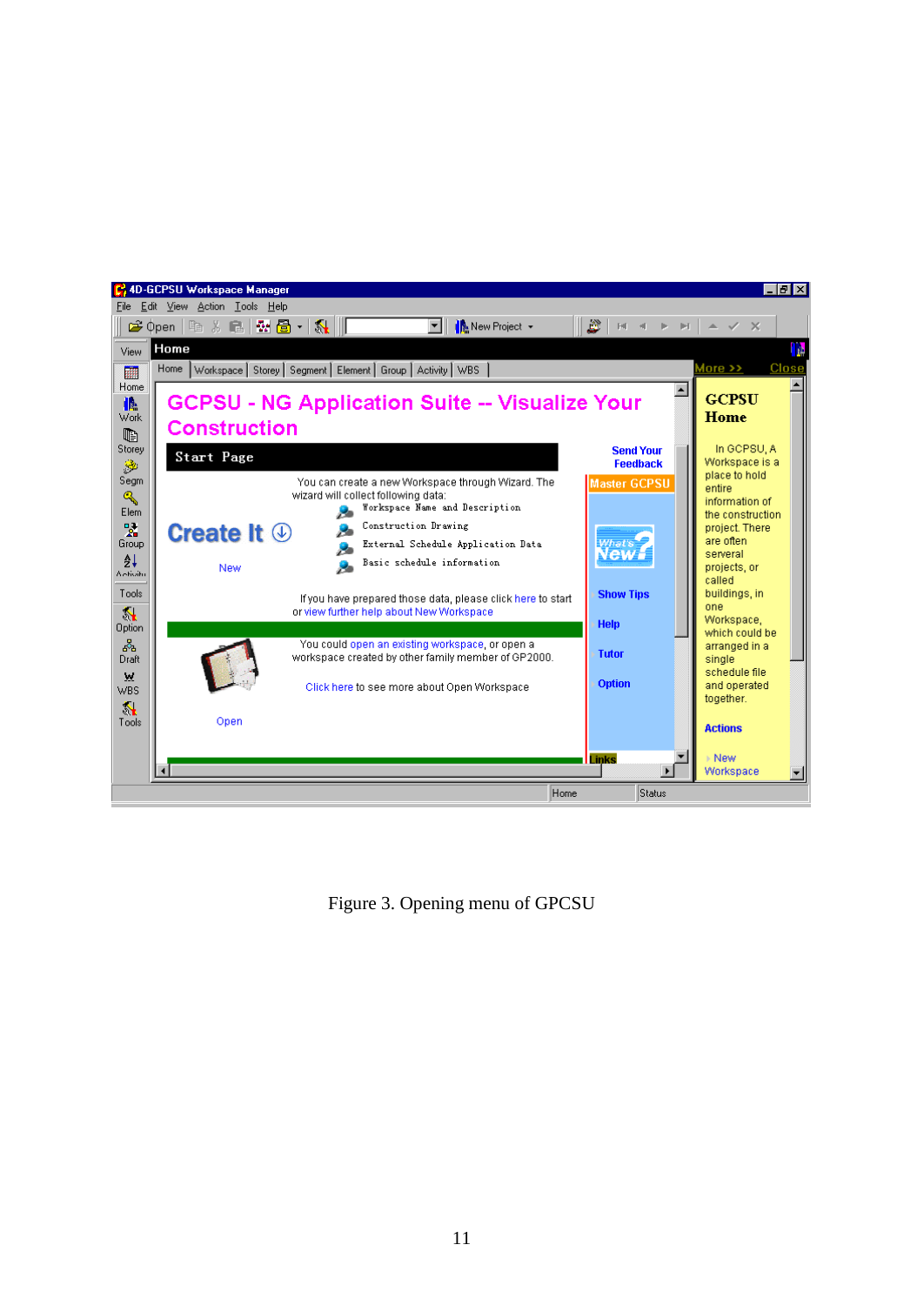| <u> - 레지</u><br><b>C</b> demo -- 4D-GCPSU Workspace Manager<br>Edit View Action Tools Help<br>File |                                                                                                                                         |                                        |                     |                      |          |                      |                |                             |
|----------------------------------------------------------------------------------------------------|-----------------------------------------------------------------------------------------------------------------------------------------|----------------------------------------|---------------------|----------------------|----------|----------------------|----------------|-----------------------------|
|                                                                                                    | ☞ Open   �� ※ ■   ₩ 圖 -   双    Building A                                                                                               |                                        |                     | ▾<br>New Project +   |          | È                    |                | $\checkmark$ X              |
| View                                                                                               | <b>Building A - Workspace</b><br>區                                                                                                      |                                        |                     |                      |          |                      |                |                             |
| 購                                                                                                  | More >><br><b>El</b> Save & Close<br>$\times$ Cancel<br>□ Save & New<br><b>New Storey</b><br><b>GCPSU</b>                               |                                        |                     |                      |          |                      |                |                             |
| Home                                                                                               |                                                                                                                                         |                                        |                     |                      |          |                      |                |                             |
| 藤<br>Work                                                                                          | Project Building A                                                                                                                      |                                        | <b>WBS</b> G/F      |                      | ڪو       |                      |                | Project                     |
| q.                                                                                                 | <b>Basic Property</b><br>$\sqsubset$ Construtural Property<br><b>&amp; Microsoft Project - demo</b><br>- 미×<br>∔<br><b>Storey Order</b> |                                        |                     |                      |          |                      |                |                             |
| Storey<br>Ž                                                                                        |                                                                                                                                         |                                        |                     |                      |          |                      |                |                             |
| Segm                                                                                               | <b>□ Use Standard Storey</b>                                                                                                            | <u>alx</u><br>$\sqrt{2}$<br>$^{\circ}$ |                     |                      |          |                      |                |                             |
| ٩                                                                                                  | ि∛<br>ඐ ∉‱ ≣ෲ<br>よも色ぐ<br>白多伊<br>e H<br>a<br>œ<br>$\left\vert \mathcal{C}\right\rangle$<br>嗯.<br>Standard Storey1                        |                                        |                     |                      |          |                      |                |                             |
| Elem<br>럷                                                                                          | $-8$<br>$\overline{\phantom{a}}$<br>$\Phi_{\rm th}$<br>$B$ <i>I</i> $U$<br>$E_{\rm G}$<br>Arial<br>∥≣∑≣ ≣                               |                                        |                     |                      |          |                      |                |                             |
| Group                                                                                              | Workspace   Storey   Sec<br>Home                                                                                                        |                                        |                     |                      |          |                      |                |                             |
| ĝ↓                                                                                                 | demo<br><b>Name</b>                                                                                                                     | E                                      |                     | <b>Task Name</b>     | Duration | Start                | Finish         | Dec 16, '01<br>SMITWIT<br>F |
| Azdivihi                                                                                           |                                                                                                                                         |                                        | $\mathbf{1}$        | $\boxdot$ demo       |          | 13 days Mon 12/17/01 | <b>Wed 1/2</b> |                             |
| Tools                                                                                              | Schedule Application-                                                                                                                   | Calendar                               | $\overline{2}$      | $\boxdot$ Building A |          | 13 days Mon 12/17/01 | <b>Wed 1/2</b> |                             |
| ₹                                                                                                  | Microsoft Project 98<br><b>Select</b>                                                                                                   | ŦŦ                                     | 3                   | □ GÆ                 |          | 13 days Mon 12/17/01 | <b>Wed 1/2</b> |                             |
| <b>Option</b>                                                                                      |                                                                                                                                         |                                        | 4                   | $\boxminus$ Beam     |          | 13 days Mon 12/17/01 | <b>Wed 1/2</b> |                             |
| 晶<br>Draft                                                                                         | demoPlan.MPD<br>File                                                                                                                    | Gantt<br>Chart                         | 5                   | False W              | 1 day    | Mon 12/17/01         | Mon 12/17      |                             |
| W                                                                                                  |                                                                                                                                         |                                        | 6                   | Steel Wk             | 1 day    | Tue 12/18/01         | Tue 12/18      |                             |
| WBS                                                                                                | <b>Title</b><br>demo                                                                                                                    | 岡                                      | 7                   | Form Wk              |          | 1 day   Wed 12/19/01 | Wed 12/19.     |                             |
| ₹                                                                                                  |                                                                                                                                         | PERT                                   | 8<br>$\overline{9}$ | Concreti             | 1 dav    | Thu 12/20/01         | Thu 12/20.     |                             |
| Tools                                                                                              | "AutoCAD Drawing Storage"                                                                                                               | Chart                                  | 10                  | Curvina              | 7 days   | Fri 12/21/01         | Mon 12/31      |                             |
|                                                                                                    | demo.DWG                                                                                                                                |                                        |                     | Form Re              | 2 days   | Tue 1/1/02           | Wed 1/2.       |                             |
|                                                                                                    |                                                                                                                                         | 戰                                      |                     |                      |          |                      |                |                             |
|                                                                                                    |                                                                                                                                         | Task <del>-</del>                      | $\blacksquare$      |                      |          |                      |                |                             |
| EXT   CAPS   NUM   SCRL   OVR<br>Ready                                                             |                                                                                                                                         |                                        |                     |                      |          |                      |                |                             |

Figure 4. Sample screen of GPCSU linking 3D geometrical model and schedule